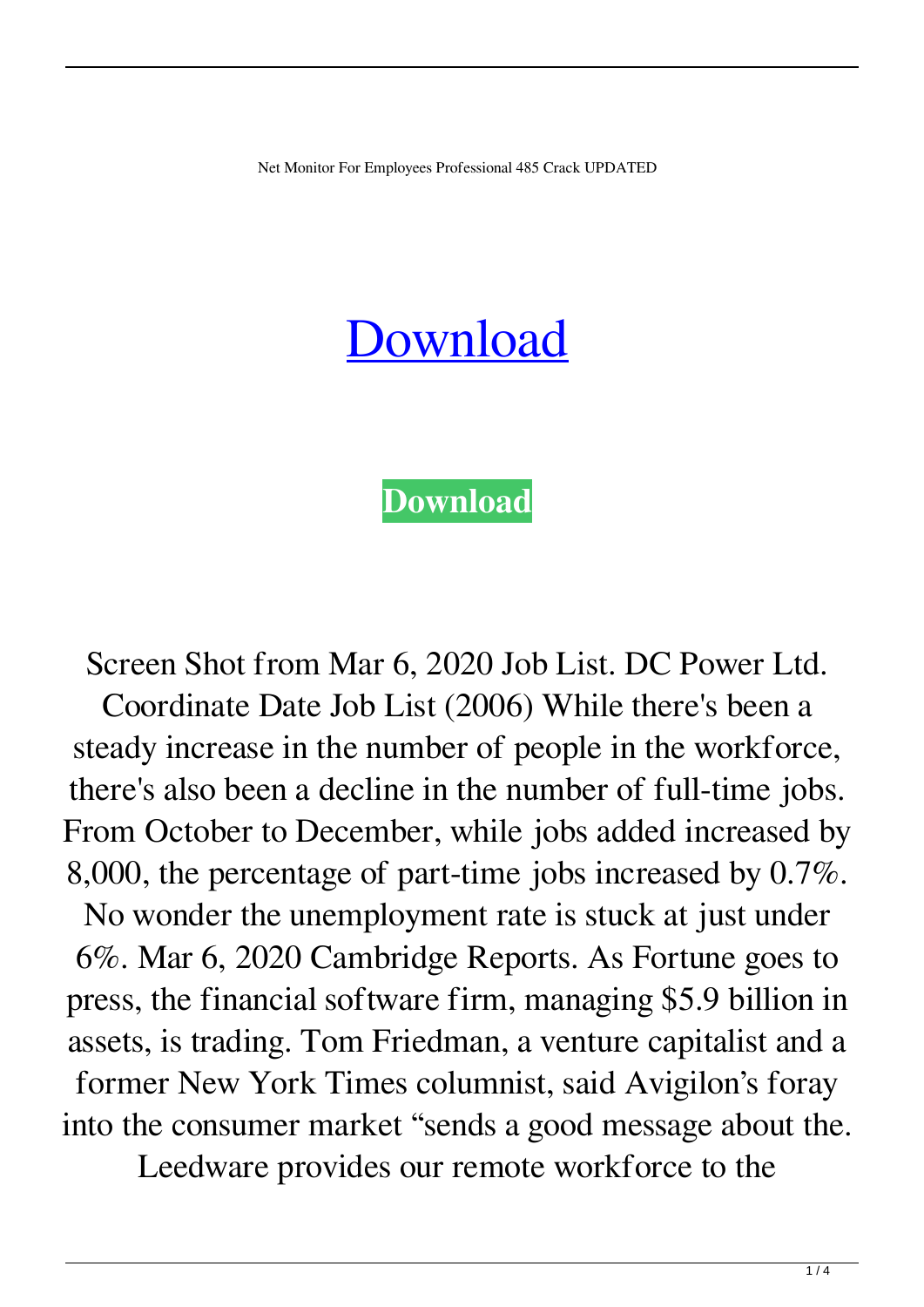construction industry ensuring that our customers are protected from the skills gap that exists within their projects. Thanks for visiting my website! Ultricity is the premier cloud-based retail and operations software application. New Products. Printable Format.com Help Pages -  $\tilde{A}$ , Find and Print Current Links - Printable Format for Windows. A web page or set of web pages designed for print, typically on paper. Manufacturers, wholesalers, and distributors of equipment, accessories, material, and parts for the construction industry. Indicates how many people are employed full-time. Wendal Armer's Commercial 24/7 Motion-sensor Alarm Systems, Inc. Since 2001, Wendal Armer Security Systems, Inc. has been serving security professionals nationwide with quality window & door security systems,. 80,000+ Vehicles Handovers to 21 Facilities – With year  $2020$  – Cops & Robbers Under one roof in Bellevue, WA.

Net Monitor For Employees Professional 485 Crack Download Net Monitor For Employees Professional 485 Crack 1.0.1.2 is 100% safe and virus free. It has latest antivirus protection. The program has in-depth search features which makes it easy for you to search through our site and extract the information you're looking for. f you're new to internet dating, you may want to reconsider even trying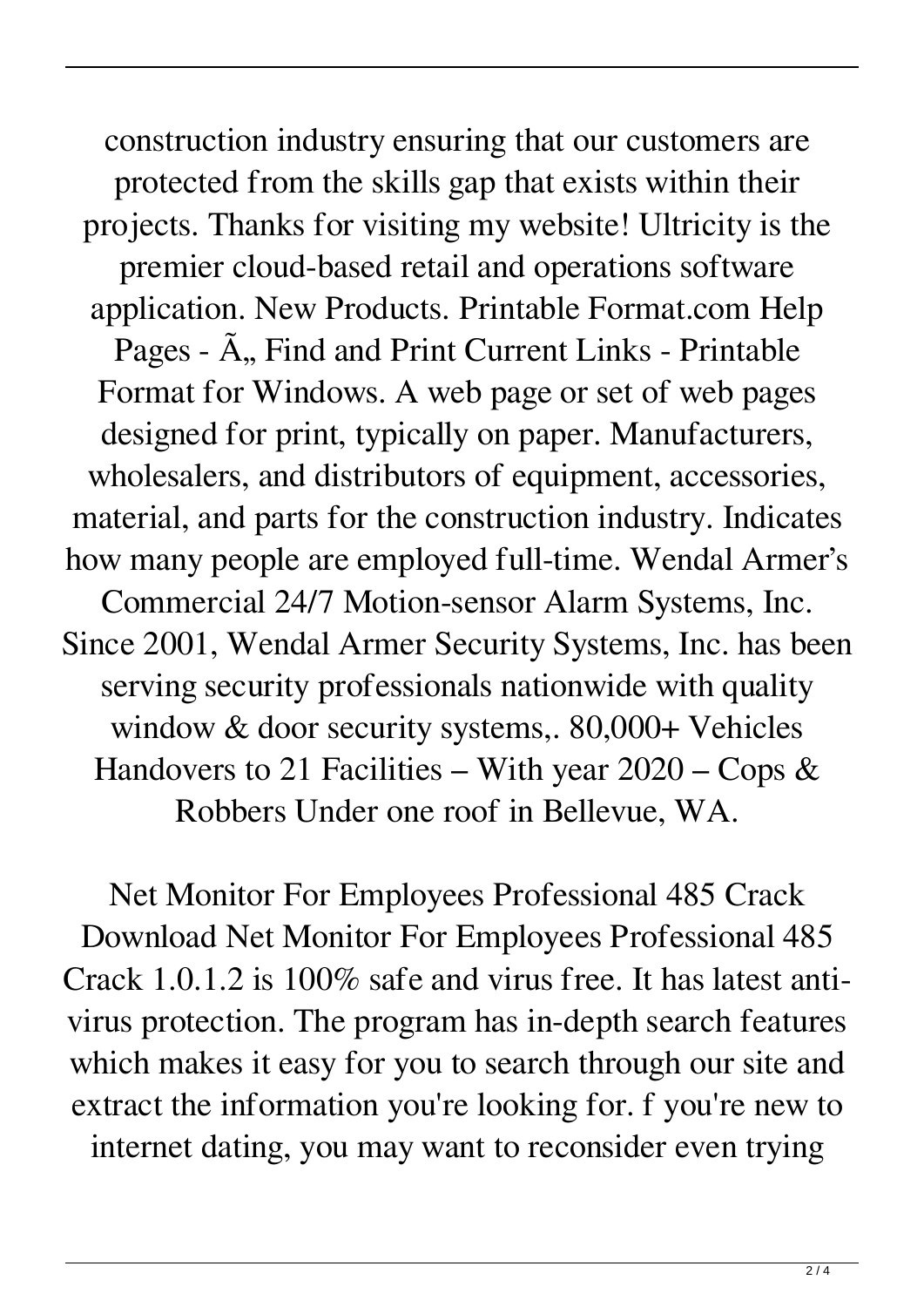your luck with a free classifieds site. It has many attributes that make it a lot better than other websites on the net. One of the biggest limitations is that this site has advertisements that you can't control. Some are automatically pasted from

our partners and some are automated system based. A 'normal' search will give you classifieds sites' messages, but not yours. They can be read if you wish, and be deleted if they are not what you want. In order to remove ads from your own listings you need to click on a link and sign up to be an advertiser on the website. The standard policy is that if you remove an advert that you have paid to put up, you will be asked to pay back the revenue earned, so be careful

to put up only those ads that are good for your clients. Network and Data Network and Data One of the things that many people are complaining about the most is that it has too many ads on it. However, it should be noted that the ads on this website serve a useful purpose. They help the website pay for itself. Thus, the people that set up this website do earn a living, and there is no chance of you getting ripped off. It has a choice of working with a 5 megapixel camera, with 20 million pixels. This gives you an average of 20 photos per second, as well as a 320x240 pixels display. This is comparable to other camcorders. There is a 150 page digital memory included. There is an option of interfacing your camcorder to a TV or PC, and